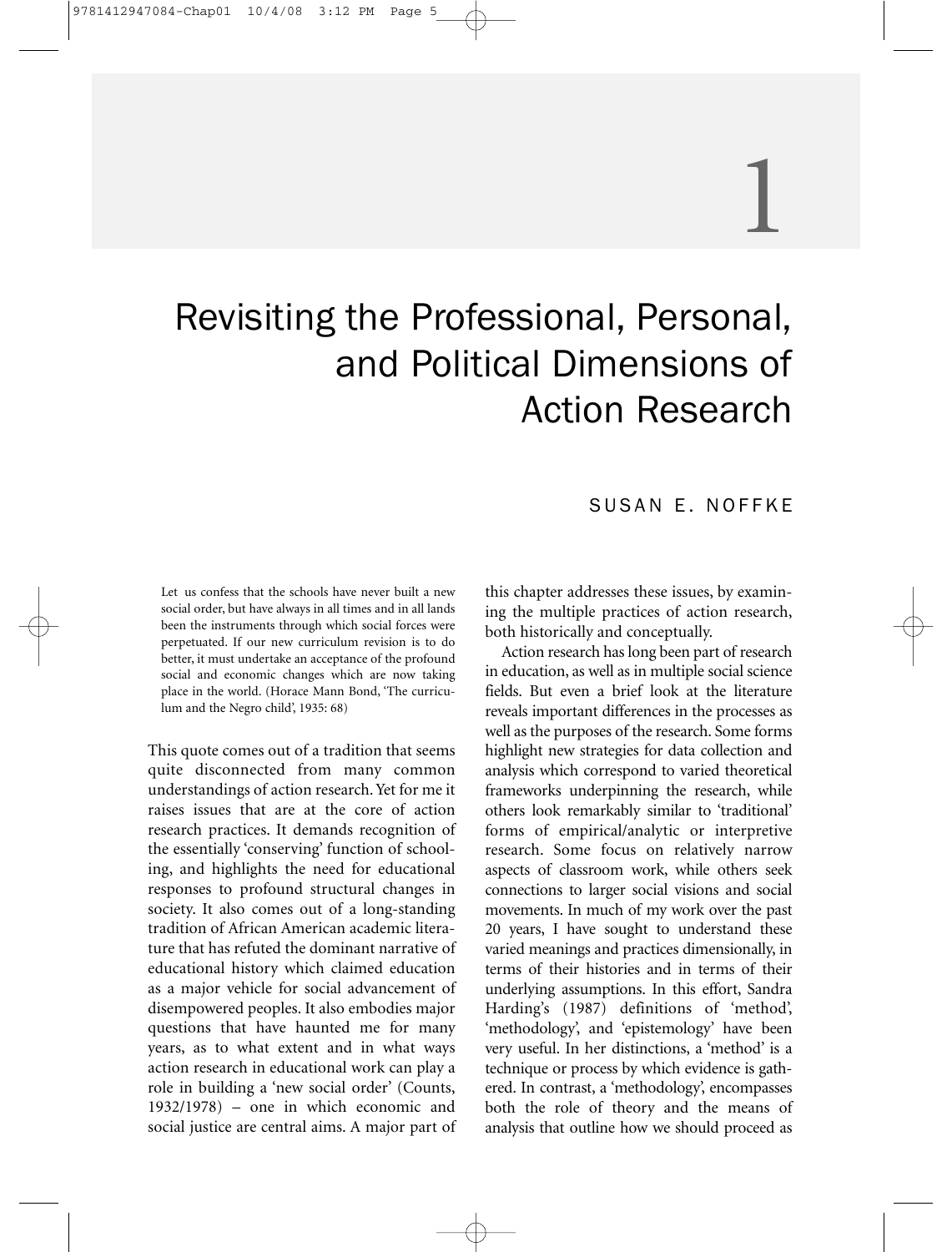researchers in addressing the data we collect via our varied 'methods'. The theories we use and the data analysis strategies we employ are not neutral means; they embody our relations to power through the arenas they center.

'Epistemology', in Harding's depiction, includes the usual interpretation of a 'theory of knowledge' (1987: 3), yet it takes us much further in ways very useful to understanding action research. She invokes the sociological sense of epistemologies as differing 'strategies for justifying beliefs'(p. 3), which in turn reminds us that all social research is a social construction, made possible through existing power relations. Harding's further emphasis on epistemology pushes toward examining assumptions about 'who can be a "knower"'?, about what strategies count as 'means to be legitimated as knowledge'?, and about 'what kinds of things can be known'? (p. 3). The varied forms of action research address these questions quite distinctly. Some assert a 'grassroots' form of knowledge production and challenge existing research methodologies while others reinscribe them and the existing power relations from which they emanate.

Over the past two decades, I have worked on field-based efforts as well as on conceptual research involving careful readings of both the literature on educational action research and various strands of relevant social research. The historical part of this research led to identifying 'professional, personal, and political' dimensions to action research. These dimensions, which I used in an extensive review of the action research literature more than ten years ago (Noffke, 1997a), have formed, at my co-editor's suggestion, the framework for this book. An important caveat was noted then:

These three areas – the professional, the personal, and the political – form the frames for this review of the literature on action research. They may seem to be distinct emphases; within the context of action research, however, all clearly deal with issues of power and control. In that sense, the public sphere of professionalism and the domain of the personal are also particular manifestations of the political. (Noffke, 1997a: 306)

As I worked through these dimensions, the long-standing feminist argument that 'The ersonal is political' (Hanish, 1970/2000) played a role. Also important was the recognition that the professional dimension, too, is an important part of the power structures of education, and as such, it, too, is political.

In what follows, I first trace out the dimensions and their various meanings. Especially important in this is the understanding that these 'dimensions' are not discrete categories, but reflect differing emphases. As I noted then, and reaffirm now: All forms of action research embody a political dimension. As action research works towards change towards improvement of educational practice (the action part of the dual term's meaning), it does so with a vision of what might make the lives of children and those with whom they work, and indeed the larger society, 'better'. Such visions of change embody the political, in that they all work through, and often against existing lines of power.

I next look at what has transpired in the past decade. A prominent characteristic of this era of action research is tremendous growth, both in its conceptual and practical understandings and in the visibility of action research in prominent journals and texts emanating from the academy. But alongside that growth, in terms of the growing acceptance of action research in educational settings, has been increased visibility of action research in educational work in non-school settings.

Finally, I address work in action research in the current context. Part of this section addresses the impact of globalization alongside the growing recognition of action research as an international phenomenon, or social movement. Here too there are tensions, as work moves forward to recognize the local and often cultural needs of keeping action research flexible and responsive to differing contexts. The contradictory context of the huge growth in neo-liberal constructions of education alongside the growth in a form of research that emphasizes 'grassroots' knowledge will be explored.

## UNDERSTANDING ACTION RESEARCH DIMENSIONALLY

The dimensions of 'professional, personal, and political' were derived from historical study of the field of action research (Noffke, 1997b).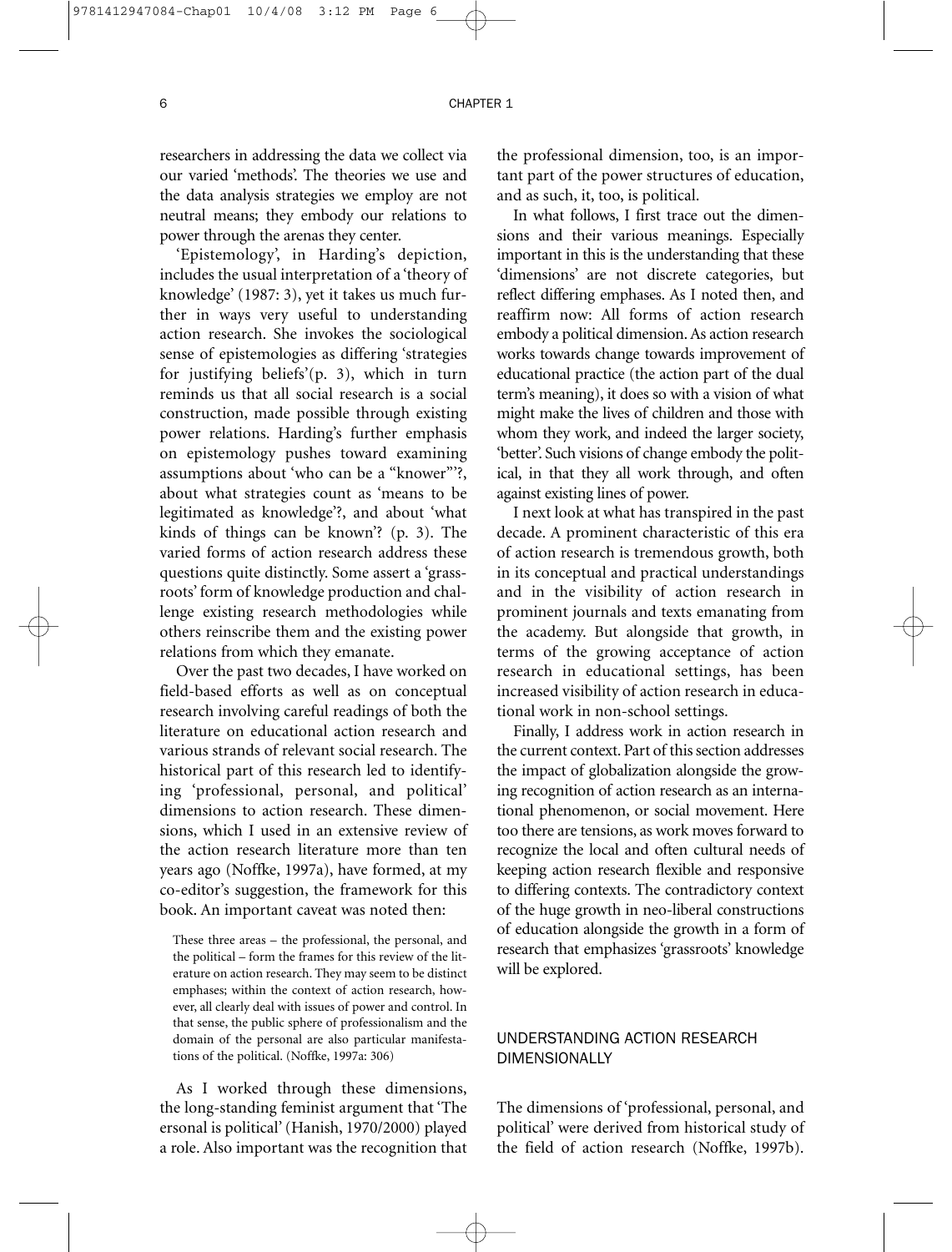My primary concern in using the 'dimensions' construct was to find a way to explore the multiple layers of assumptions, purposes, and practices without creating an implicitly hierarchical set of categories which could be used to prioritize or even dismiss some forms of action research in comparison to others. Instead, I sought a way to see the complexities and interconnectedness across the dimensions. While all forms of action research (and indeed all research) embody the political, I felt that what was needed was a way to see the complexities of work in action research, rather than to find the form that is 'just right'.

#### THE PROFESSIONAL

From its early emergence in the early part of the 20th century, action research was part of an overall context of struggle in the social sciences over the nature of research. At the same time, feminists and scholars such as W.E.B. DuBois were working at creating a form of social research that was deeply connected to social struggles. In Europe and the U.S. scholars such as J.L. Moreno (Altrichter and Gstettner, 1993), John Collier, and Kurt Lewin worked at developing forms of research that were aimed at solving social problems. In emergent fields like education, action research was articulated in terms of its potential to enhance the 'science of education' as well as the status of the professionals who work in schools and colleges. Developing a 'knowledge base' for teaching has been tantalizing educational academics since the beginnings of their move into universities in the early 20th century. Research by and with teachers has been one way to advance that agenda, and clearly highlights action research as a 'knowledge generating' activity.

Action research projects have varied greatly in this area, though, ranging from some which have focused on technical skills to those which include teachers in the process of theorizing, through their research, on the intended ends as well as means of educational work. In the U.S., the work of Stephen Corey in the early 1950s was clearly directed towards the latter. In the

1970s, the work of Lawrence Stenhouse (1975), and John Elliott in the U.K., developed a contrasting and conscious effort to reframe the nature of teaching as in itself a form of research, and to extend the concept of the professional to highlight careful deliberation over both the ends and means of educational work. Through projects such as the Humanities Curriculum Project and the Ford Teaching Project, they built not just a body of knowledge about educational practice, but also a conception of teaching that focuses on careful reflection on data from one's own practice as the basis for subsequent theorizing and actions. This work formed the foundation for the development of the Classroom (later Collaborative) Action Research Network and later on to the establishment of the journal *Educational Action Research* in 1993.

Action research in Australia was also developing in the late 1970s, partly influenced by the ideas of Lawrence Stenhouse, but also enhanced by a political context in which much curriculum work was being done around issues of educational equity. Many scholars at Deakin University, and elsewhere in Australia, worked on projects that were school-based and used action research to improve educational understanding and practice, as well as their context. The work used the Lewinian 'spiral' of planning, taking action, observing and reflecting as core elements to the action research process, typified in *The Action Research Planner* (Kemmis and McTaggart, 1981). Carr and Kemmis (1983) later developed some of the ideas into an important book, *Becoming Critical*, which richly explored the transformation of educational research in a way that embodied a new construction of the relationship between theory and practice, and also contributed to the professional development of teachers.

Action research in the U.S. also experienced a 'rebirth' during this same era. Beginning with federally funded projects aimed at familiarizing teachers with research methods and at building stronger university–school collaborations, there was a clear emphasis on enhancing the status of the profession of teaching, through recognition of the knowledge producing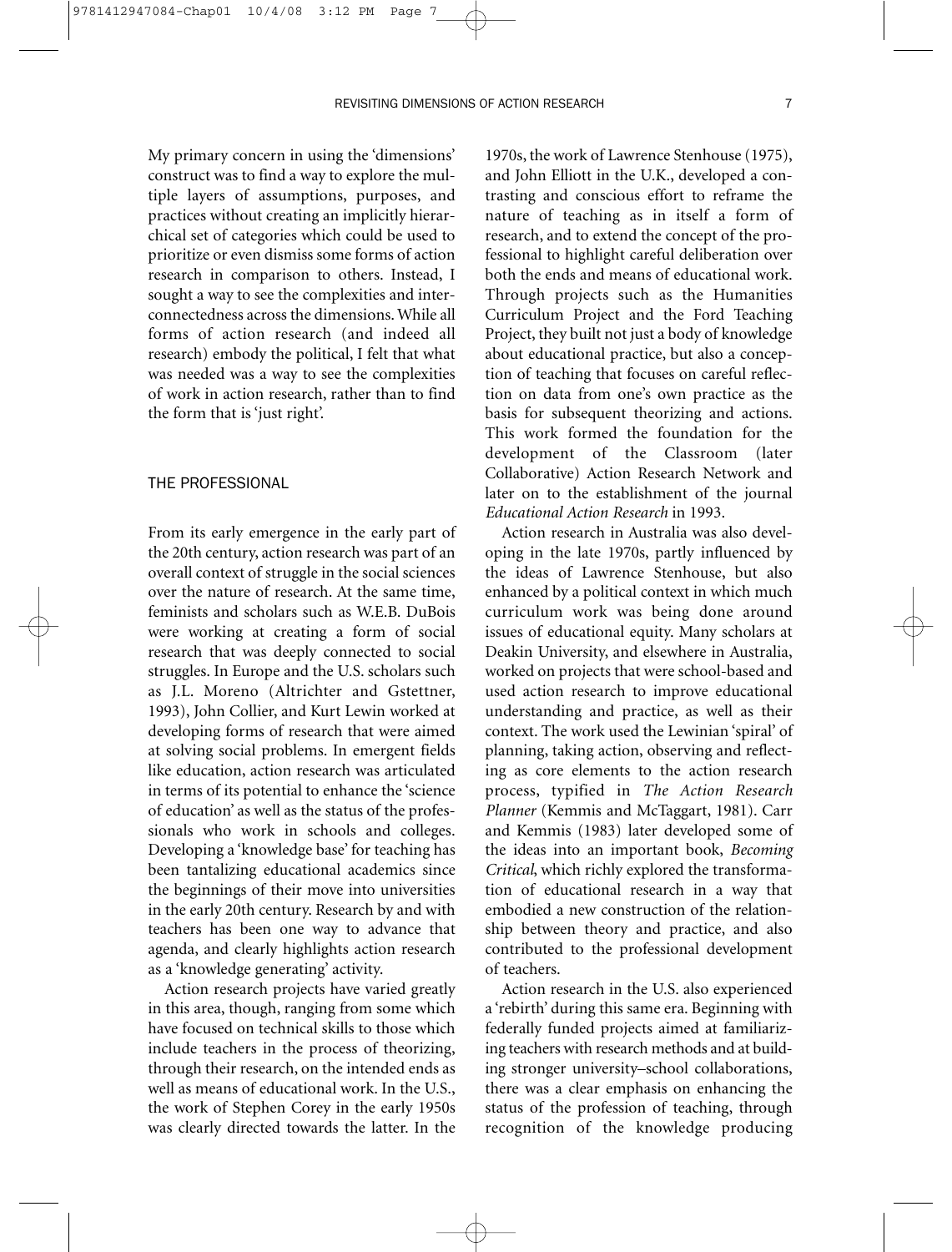potential of teachers. The 'teacher research movement', advanced through the efforts of many teacher education researchers such as Marilyn Cochran-Smith, Susan Lytle, Ann Lieberman, Marian Mohr, and Dixie Goswami, forms an important strand to the professional dimension of action research. Beginning in the early 1990s, their work led to an increased visibility of knowledge produced by teachers and a growing recognition of the importance of the teacher's voice in generating knowledge for educational practice.

An important point to considering the professional dimension of action research has to do with thinking through whether action research produces not only knowledge to add to a changing understanding of a 'knowledge base' for teaching, but whether it comprises a different 'way of knowing', one that can bridge theory and practice, but also thereby generate new ways of understanding practice. Action research has been seen as a means of adding to knowledge generated in the academy via traditional methods, but it has also been seen as a distinctive way of knowing. This point is directly related to whether action research is seen as producing knowledge for others to use, or whether it is primarily a means for professional development. Whether part of meeting the needs of changing demands for qualified teachers for an increasingly migratory world population, or part of a response to policy changes affecting the work lives of teachers, action research has been seen as one way to enhance the professional quality and status of the profession.

#### THE PERSONAL

The personal dimension, too, has had several distinct aspects. One part deals with the idea that action research has an impact on the personal growth and development of those who engage in it, another emphasizes the individual versus collaborative nature of the work, and a third addresses the involvement of individual university faculty in the action research process. First, much of action research work has been conceived of as a collaborative process. The early work of Corey and others at the Horace Mann Institute in New York involved a collaborative effort among university and school personnel. The goal was for teachers to learn about, and participate in, the knowledge generating process.

At the same time, others were developing other perspectives on the purposes for engaging in action research. One is best noted in the work of Abraham Shumsky who (also in the 1950s) developed action research as a form of self-development, a way for teachers to understand themselves and their work better. At around the same time, Hilda Taba, perhaps in response to a then salient teacher shortage, found that action research not only could have an impact on professional problem solving, but it was also a way for teachers to become more skilful. While the context for learning to do action research was a group, the focus of attention was the individual teacher-learner. The role of university faculty changed as well, with attention to their expertise in the process of guiding the teachers.

In more recent years, the personal dimension has taken the form of working with teachers to explore closer connections between their personal beliefs about teaching and learning and their practice. This can be seen in the works supported by John Elliott in the 1970s, but is also salient in the subsequent work in the U.K. and Ireland supported by Jack Whitehead and Jean McNiff. In both, the strong theme is working toward making personal beliefs more congruent with practices, often involving ideals of social justice at the level of individual beliefs. The growth of the 'self study' in teacher education group in the early 1990s embodies the struggle for congruence between goals and actions. In many cases, it used life history and personal narratives of individual growth around teaching strategies or philosophical orientations, but in some instances engaged directly with political issues, such as the social relations of race, class and gender. Personal belief systems play into this, and issues of 'development' take on new aspects in looking at how individual teachers take into account their own life experiences as they explore these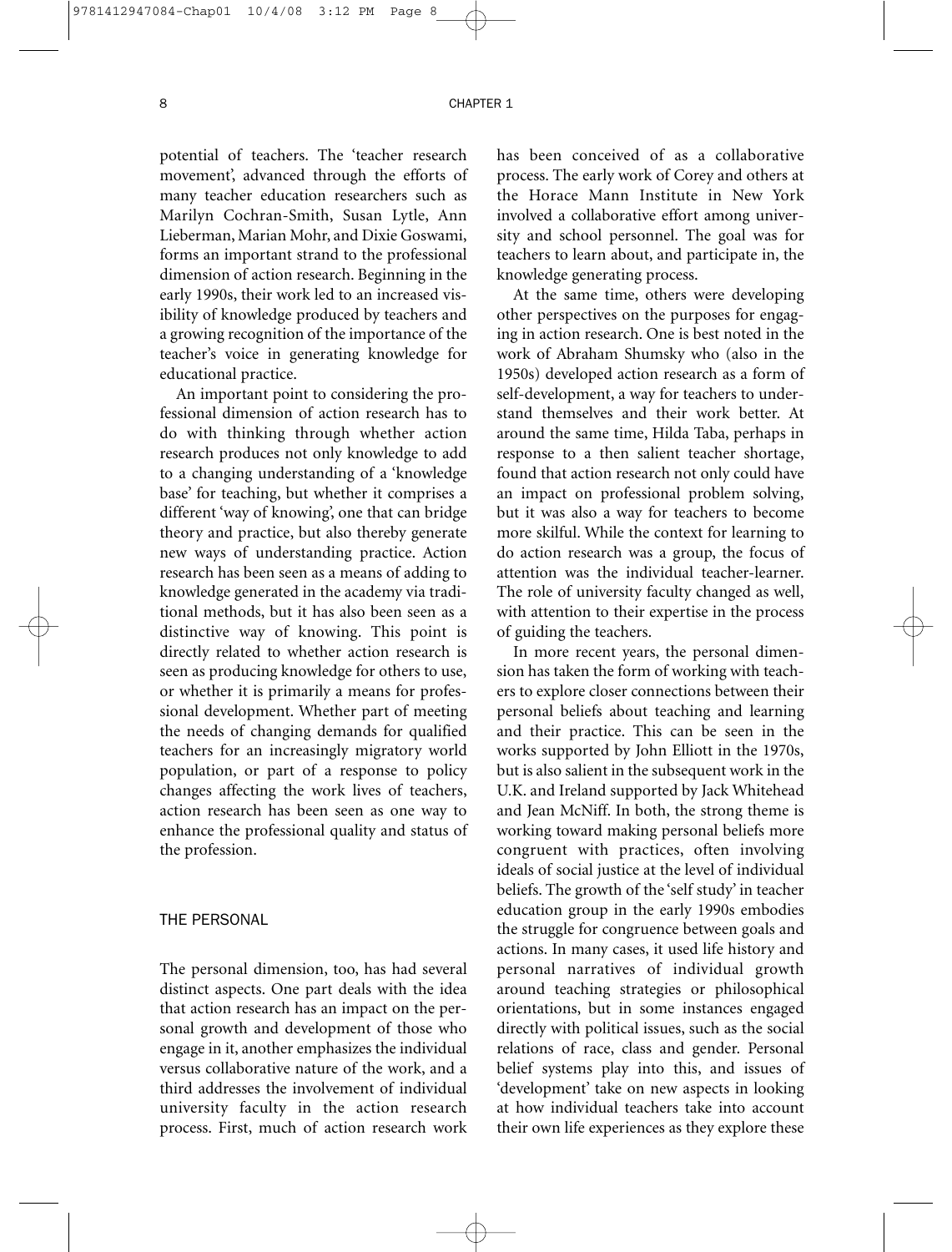in relation to working with children whose experiences are different from their own. The professional is also salient, in that much of the work around individual growth and learning is aimed at furthering the status of teachers and teacher educators through educational action research.

#### THE POLITICAL

The political dimension, which is also embedded in the previous two dimensions, highlights a different purpose for action research work in education. As with the other dimensions, the political has many differing manifestations. In the 1930s–1950s, there was a strong concern with creating democratic processes in schools. The search for solutions to social problems, the development of collaborative processes, locally developed curriculum, and more socially conscious schooling processes represented a 'democratic impulse' in action research of that era.

Yet action research has other origins that speak to a different understanding of the role of research in politics, one that represents the struggles of marginalized peoples to use research methods to leverage social change. The works of W.E.B. Du Bois, Ida B. Wells, and Carter G. Woodson, for just a few examples, represent a tradition of various explorations of the uses of research methods to inform social actions, particularly ones directed at the redress of social inequalities. Work of early 20th century feminists also shows this tendency to see research as aimed at making changes directly, rather than waiting for someone else (a research consumer) to implement changes based on reading of research. Likewise, the work of Myles Horton and others at the Highlander Center in the Appalachian region of the U.S. gave birth to another 'stream' of work that shows the ways in which the generation and analysis of information were seen as deeply connected to work for social and economic justice in local communities. In this stream of work, action research was always deeply tied to work by, for and with marginalized peoples. In that sense, action research has always been deeply connected to social struggle.

The works of Paulo Freire and Orlando Fals Borda, and a large number of participatory researchers have also been important influences for action research in education. First appearing in the literature in the 1970s, these works present a challenge to the political economy of knowledge production similar to the earlier work of the Highlander Center. Knowledge generation, in these works, is not solely a tool of professional researchers; it is a tool for social struggle. Working in diverse communities in Asia, the U.S., Canada, Latin America, and Africa, participatory research projects emerged which highlighted the important role that knowledge generation plays in social and economic struggles (Park et al., 1993). In the 1980s, when action research was becoming increasingly visible in education, important connections were formed between the participatory research advocates who had been working for a decade with marginalized peoples around popular knowledge issues in Canada, Africa and South America, and action researchers in education in the Northern Hemisphere and Australia.

During the 1980s and 1990s, educational action research work in the political dimension included efforts developed around issues such as gender equity, or less frequently around racial equity, but showed few signs of connection to social struggles. In addition, beyond Carr and Kemmis's work in using the writings of Habermas to highlight the potential to transform understandings of professional practice, or Richard Winter's work on social inquiry (1987), there was scant attention to the ways in which newer social theories, especially those from feminist or post-colonial work, might inform the growth of action research in education. This is an important issue, as I move to considering the last decade of action research work. The local and communitarian processes often embodied in action research as a 'democratic impulse' still may be enhanced through the use of a wider body of social theory, one that has embraced a social justice agenda that takes into account both local and global manifestations of oppression.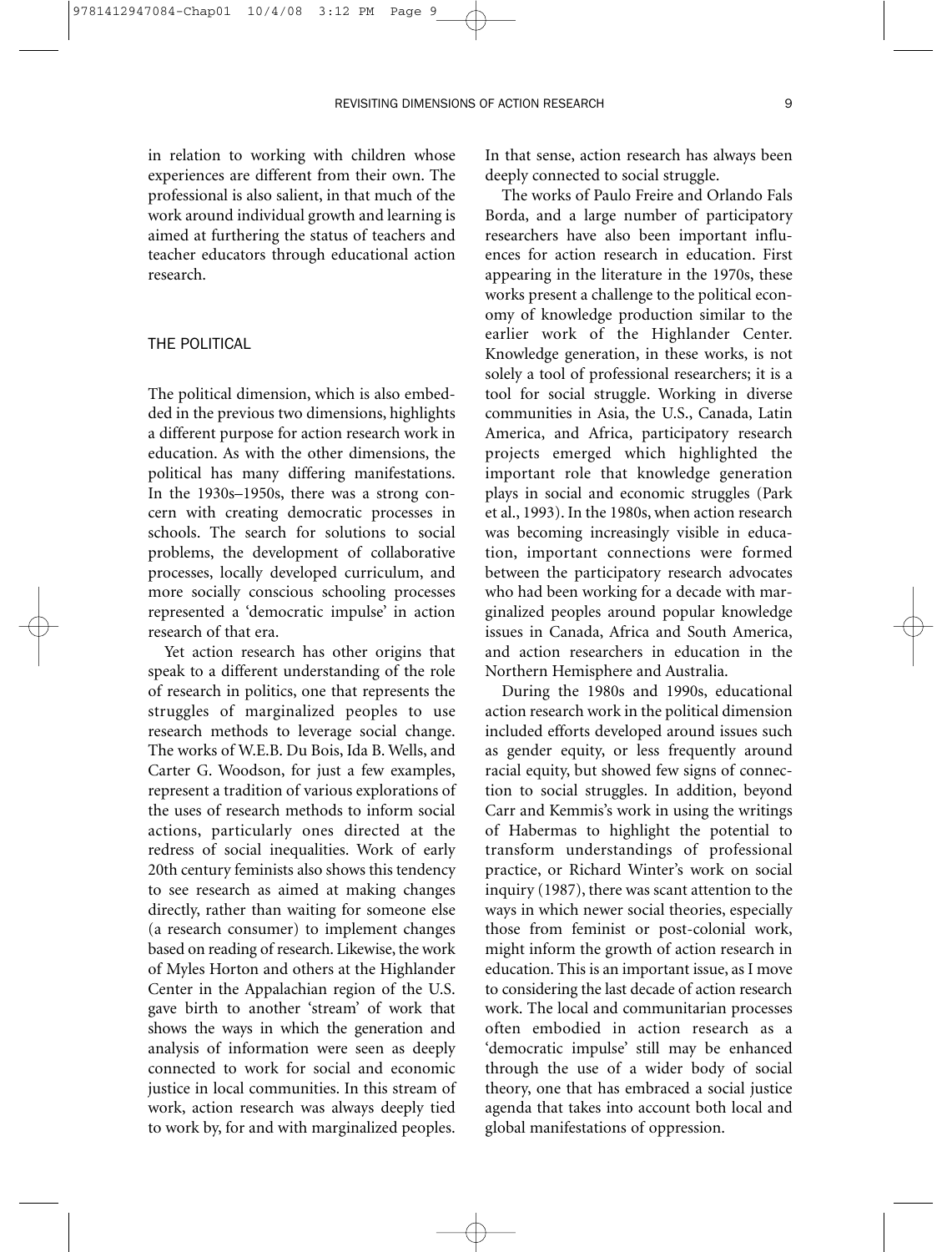# UNDERSTANDING ACTION RESEARCH DEVELOPMENTS IN THE PAST DECADE

In the past decade, there has been a remarkable growth in the acceptance of action research. This can easily be seen in the publication of over two dozen textbooks aimed clearly at a market of university further development programs for teachers. In addition, action research has gained credibility through its inclusion in prominent texts and handbooks of research methodology, as well as through the publication of the *Handbook of Action Research* (Reason and Bradbury, 2001). It has achieved greater visibility in existing journals, as well as the host of new journals in education. In addition to the journal, *Educational Action Research*, noted earlier, another journal, *Action Research*, emanating from the handbook's authors, began publication in 2003 and continues to offer articles on action research from a wide variety of disciplines. Action research is recognized widely in the funding of projects by state agencies and in many places plays a significant role in teacher education. It has also become increasingly accepted as a legitimate research strategy for the doctoral degree. What is presented here is not a thorough review of the recent literature, but rather my 'reading', as a student of action research, of the noticeable changes. Many of the varied 'streams' of action research have flourished, with rich bodies of associated literature developed. Other areas have opened up, offering new ways to see salient issues in the field, especially those addressing equity and justice issues. Although the literature on the latter is smaller in growth than that of the overall new literature, it is nonetheless salient and important.

#### THE PROFESSIONAL

In the professional dimension, the dimension focused directly on issues related to developing the practices of schooling and the enhancement of the teaching profession, the growth has been very large. Action research has gained acceptance in prominent educational research venues, with active special interest groups in many national and international groups and their publications. There are many on-going national and international organizations with conferences and publications, and these are growing as more associations use the internet for connections. Within traditional academic venues, journals, book series, and many textbooks aimed at guiding educators in their action research work have brought in new audiences for this kind of educational research, and play a role in many post-graduate certification programs for teachers. All of these show a very healthy 'market' for educational action research in the new information economy.

There has also been growth in parallel areas such as narrative inquiry and lesson study, which foreground the professional, but also show connections to the personal and political dimensions, and which highlight the 'educator's voice'. This is particularly important, given this era of global reliance on standardized tests to measure educational progress, and thereby professional quality. This salience of action research, as part of professional development, could be seen as aimed at ways to reinforce educational institutions, to justify current practices. Prominent professional organizations highlight action research as part of their professional development 'products', and many universities and ministries of education (e.g. Singapore and Hong Kong) have employed action research as part of their further education and 'improvement' strategies. Several electronic journals have sustained work in making the research of teachers available (e.g. *Networks*, and *Action Research Expeditions*), and teachers' unions (e.g. the British Columbia Teachers Federation) have promoted its use. There has been growth in the use of action research to create new interpretations of justiceoriented practice. One good example of this is the Teachers College Press 'Practitioner Research' series. Since 1996, it now has published more than 30 volumes, showing educators taking on many socially critical issues.

Action research has been increasingly invoked in terms of work in teacher education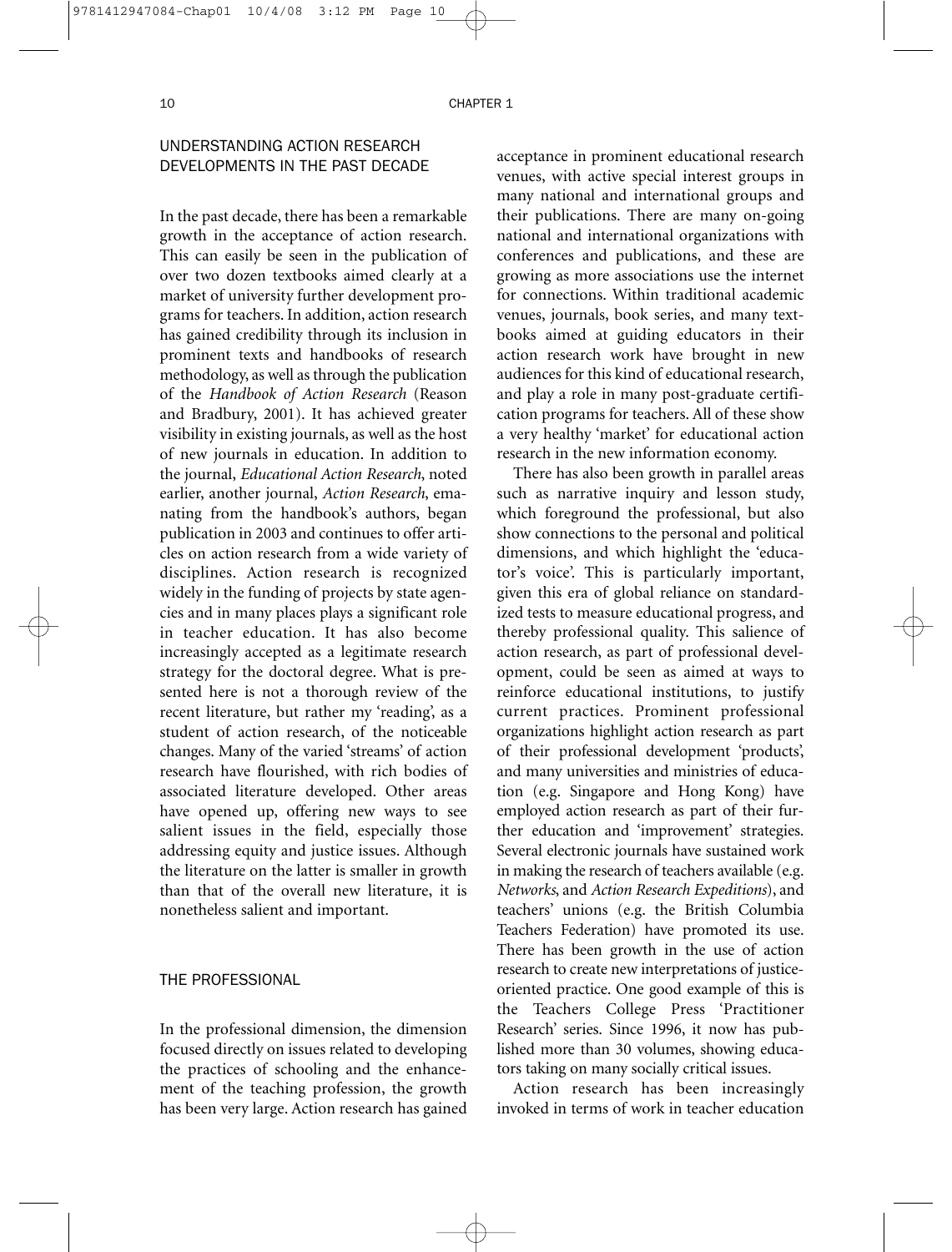(e.g., Hui and Grossman, 2008). Although this idea has long been part of the literature on action research, newer work has emphasized the role of action research in teacher education in developing nations and in terms of challenging notions of 'race' and gender. Although focused on the education of the professional, these efforts also clearly emphasize political dimensions. For example, much work has been done in several African nations, most notably in Namibia (Zeichner et al., 1998; Dahlström, 2003) but also in other areas. One prominent feature in this work is the conscious effort to

9781412947084-Chap01 10/4/08 3:12 PM Page 11

not 'export' particular understandings of action research to these contexts, but rather to develop a form of research which addressed the specific context, namely one in which issues of the legacies of colonization and apartheid could be addressed in the process of developing educational programs (Dahlström and Mannberg, 2006).

Another area of teacher education in which action research is playing an important role is exemplified by the work of Alice McIntyre. Since her dissertation work, she has been using action research to work with preservice teachers (who are often primarily 'white') to explore the meaning of 'whiteness' within the context of a course in multicultural education (2002). Particularly noteworthy in this work is her use of innovative methods, drawn both from feminist and participatory research traditions. She has also applied this approach to looking at the whole of the teacher preparation process, arguing that improving teacher education, especially the ability of teachers to work with populations that are different from themselves, can be enhanced through the integration of action research strategies (McIntyre, 2003).

These works are rich in their implications for action research in the profession of education in many ways. First, they show the rich possibilities that can emerge when the 'methodologies' of action research, along with its underlying 'epistemologies' are also not seen as fixed. Rather, these respond to the cultural contexts of the participants. In addition, these works are examples of how, in the process of action research, the 'facilitators' of teacher learning also problematize their own assumptions.

Finally, they show ways in which concepts around 'the professional' are not taken for granted, but rather must be examined and redefined in relation to their cultural, and indeed, global contexts.

#### THE PERSONAL

In the personal dimension, too, there have been many substantive developments. As noted in the previous section, Alice McIntyre's work has focused attention to issues of whiteness in relation to teachers' identities (2002). That same sense of the personal as interconnected to issues of the self and identity is also evident in several of the Practitioner Inquiry series books. For example, in *'Is this English?': Race, Language, and Culture in the Classroom*, Bob Fecho (2004) documents not only how the learning of his students of color changed, but how he, too, changed through his inquiry process. In *Because of the Kids: Facing Racial and Cultural Differences in Schools*, Jennifer Obidah and Karen Teel (2000) example the roles their own differing identities play in working in urban classroom settings.

Another body of work I associate primarily with the personal dimension is that of Jack Whitehead and Jean NcNiff (Whitehead and McNiff, 2006; McNiff and Whitehead, 2006). In their work over the past two decades, attention to all three dimensions is evident. The profession of teaching is central to the work in two ways. First, Whitehead's work has continually highlighted the 'living educational theories' that are generated from practice, and change through the cycles of action research. Second, his work at developing masters and doctoral level programs for educators can also been seen as a contribution to the professional dimension. Both McNiff and Whitehead have contributed greatly to the availability of information about action research for educators through their many texts, but also through the internet. Whitehead's website (actionresearch.net), one of the earliest such resources on action research, contains a wealth of information and examples, and is regularly maintained.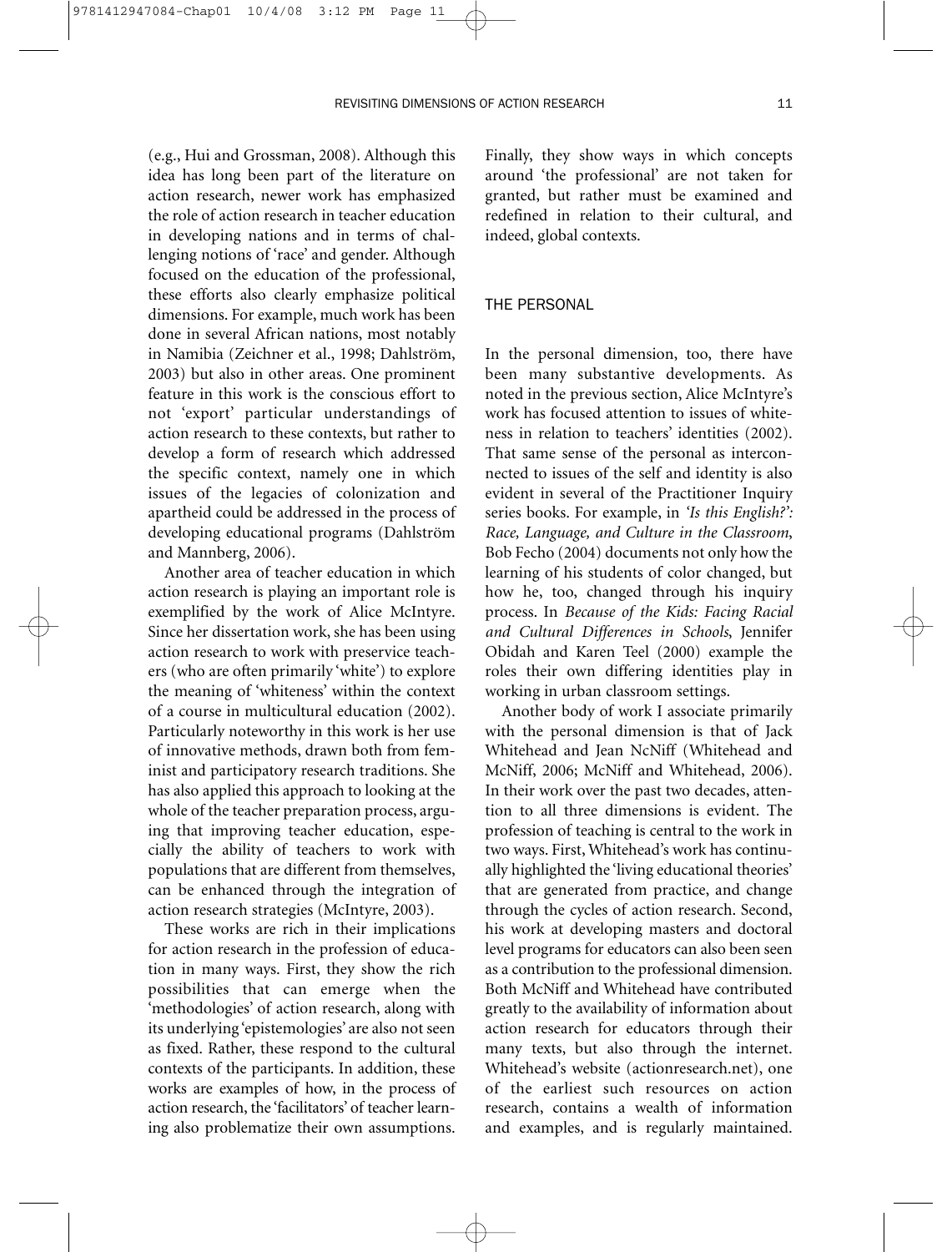The position that teachers are generators of knowledge carries with it a sense of the political dimension, in that such a stance challenges hierarchies of knowledge production and the power relations they maintain.

But it is in the personal dimension that McNiff and Whitehead's strongest contribution continues to be made. The individual process of examining one's own practice is the core of this form of action research. Questions around individual actions, how one might do things differently to improve one's practice, initiate research with a central emphasis on the value of the teacher's own voice. Individual accountability, in the form of 'giving an account' of one's practice, is seen as crucial, along with being 'accountable' (in that same sense) to others. Appropriately, the most common form of these rich 'accounts' of practice is the personal narrative.

Another area of overall growth in the literature has been the work around 'self-study'. Scholars, including Tom Russell, John Loughran, Vicki LaBoskey, Allan Feldman, and others have worked hard to promote this area of educational research. The self-study Special Interest Group within the American Educational Research Association has been an international organization from its beginning in 1993, drawing members not only from North America, but also from the U.K., The Netherlands, Austria, Australia, New Zealand, and elsewhere. Self-study researchers have produced a Handbook (Loughran et al., 2004), a journal *Studying Teacher Education*, as well as five volumes in a 'Self Study of Teaching and Teacher Education Practices' series. Tom Russell's chapter in the second volume of the series (2005) provides rich insights in the progress of the work. He recounts his long experiences working in teacher education, as well as working through self-study to change his teaching.

Loughran (2007) has pushed for understanding self-study as an individual experience, but argues that moving beyond the explorations of the 'self', to a process of 'reframing' through greater inclusion of alternative perspectives and more visible documentation is needed. Such efforts move self-study towards the capacity to create a knowledge base for teacher education, and are a strong manifestation of the professional dimension. One of the major agendas of self-study has been working to help others in education and in policy circles understand the complex and important work of teacher educators.

Work by Wade et al., (2008) seems to exemplify this approach to research. Their work focused on the examination of teachers' 'critically reflective problem solving' in pedagogical discussions in an on-line environment. One of the members of the research team was the teacher educator, while the other two participated in a 'self-study dialogue' and in the data analysis process (discourse analysis). In this article, another dimension is visible, that of the political. The work addresses issues around English Language Learners, with the expressed goal of furthering sociopolitical thinking in the problem solving process. The intersections with the political dimension, including consideration of issues of cultural identity, language, gender, and race are also evident in several chapters of the book, *Just Who Do We Think We Are?* (Mitchell et al., 2005). Within the context of their self-studies, researchers take on issues of marginalization, queer identity, and whiteness. In another article Milner (2007) documents his work in the use of personal narrative as a means to address the importance of the consideration of race and racism in curriculum deliberations. Taken together, these works show the very personal nature of the work, as well as its inherently political qualities; they also point to the maturity of the field.

#### THE POLITICAL

As was evident in the previous two sections, the political is in many ways evident even in action research that emphasizes the professional or personal dimension. Issues of inequities around race and gender matters are more frequently part of the literature than earlier, both in individual articles and chapters, and in whole books (e.g. Edelsky, 1999; Caro-Bruce et al., 2007). At least one text, aimed at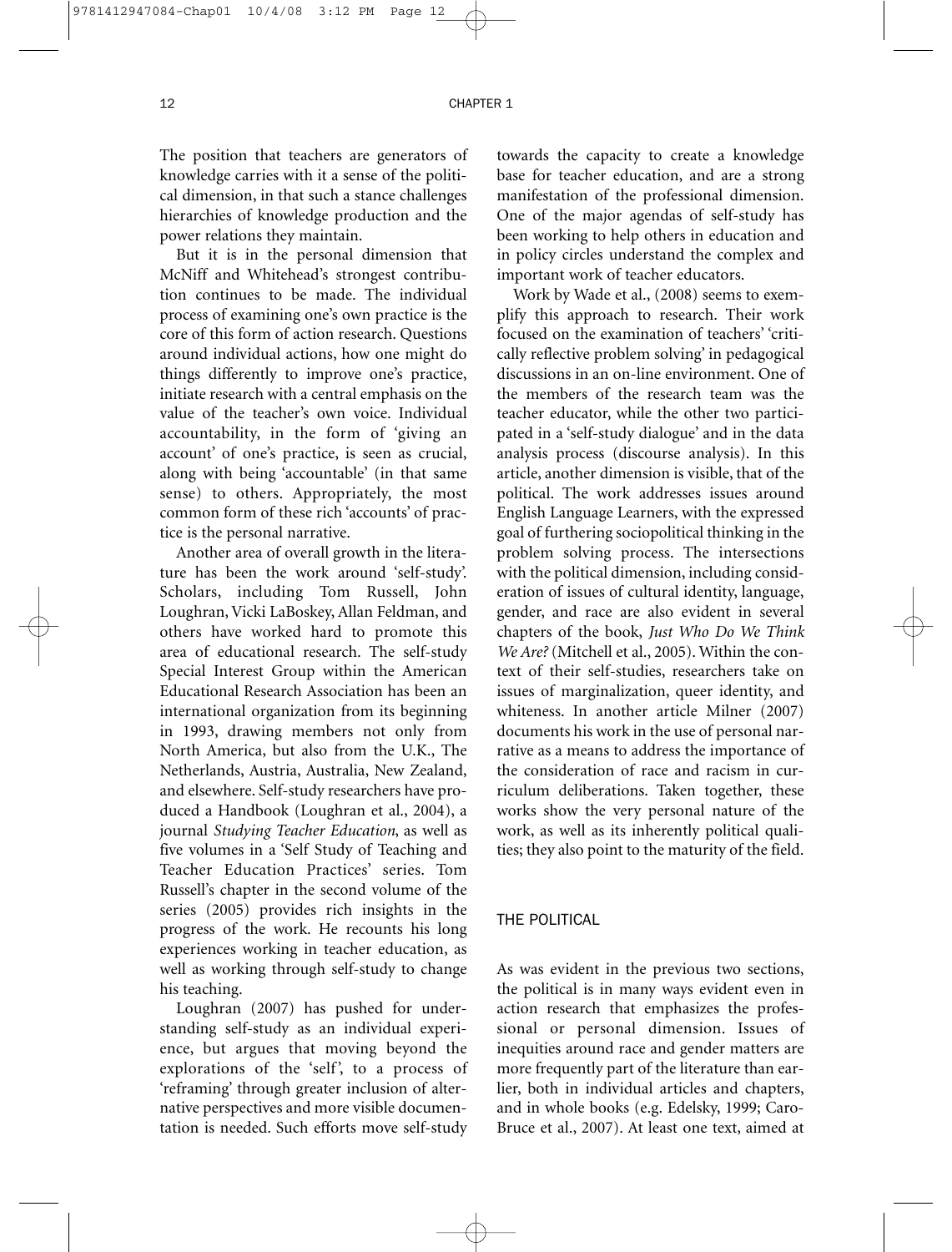pre-service teachers (Phillips and Carr, 2006) takes an explicitly 'critical' stance. In the sense of having a central commitment to exposing and working as part of a social movement against structural inequalities in power relations as a central aim, the political dimension in action research seems at best mixed. Mostly absent are serious considerations of theoretical resources emanating from outside of 'white' academicians, including epistemologies that have their origins in people of color or from women. By this I mean that these resources and 'standpoints' alter not just the topic of research or even the analytic framework; they alter fundamentally understandings of the 'methodology' itself.

Yet if we broaden the definition of education to include venues outside of schools and school personal, we see much work that shares assumptions and even points of origin with some forms of action research, even when not always using the term. Although much of the work I will describe is in some ways connected to universities or individual academics, it is often not centered in the academy.

There have been several long-term, effective projects aimed at school reform, where the impetus for reform has come from the community rather than the school authorities. In fact, the community groups are organizing research as a means to leverage change from the authorities. These local efforts emanate from the idea that action research is about local knowledge production for civic purposes, an idea not always seen as part of educational action research work, but very common in the forms of action research that have developed in health, human services, and the social sciences. Although some of this work is reported in the academic literature (e.g. Baum, 2003; Shirley, 1997), it is more widely available through the websites of the groups sponsoring the work, such as Research for Action (www.researchforaction.org), Justice Matters (www.justicematters.org), DC Voice (www.dcvoice.org) and Californians for Justice (www.caljustice.org). These groups bring together parents, and often students, in work that is directed at gathering information needed to provide evidence to be used to work towards change efforts. All of these projects serve communities of color and/or economically oppressed groups.

Another strand to this strategy of using research in the cause of social justice issues involves working with youth groups, assisting them in learning the skills of research, so that they can apply them to working for change in areas they identify as needs. Here, too, some of the works are available in the academic literature, through alliances with individual faculty members or university groups, while others are not. Some focused on gender issues, reflecting working with girls on body weight and shape (e.g., Piran, 2001), while others (e.g., McIntyre, 2000) attended to issues of violence, and still others involved youth who were in 'Government Care' programs (Rutman et al., 2005). Some work specifically engaged students within the context of specific courses in their high schools (e.g., Cammarota, 2007), while others have created curriculum to teach research skills that students can use to address their concerns but exist outside of conventional educational settings, for example the work of the Institute for Community Research (www.incommunityresearch.org). Still others are connected with university's graduate programs, but work for similar ends (e.g. Cahill, 2007; Cammarota and Fine, 2008).

All of these works share the sense that learning the skills of research provides not only means to deal with current issues, but also develops a sense of agency in dealing with life issues over the long haul. There is often also a sense that these efforts are part of the development of a sense of civic participation in the building of more democratic social and political relations. All address youth groups who are endangered by existing structures of inequality. These examples push beyond thinking about action research as within classrooms and schools, to connecting with the communities they are intended to serve, as well as the students whose lives are deeply affected by the education they do (and do not) 'receive' and might instead 'construct'. They also push beyond constructions of action research in relation to usual notions of the professional, instead recognizing the wealth of knowledge in communities that can be used to educate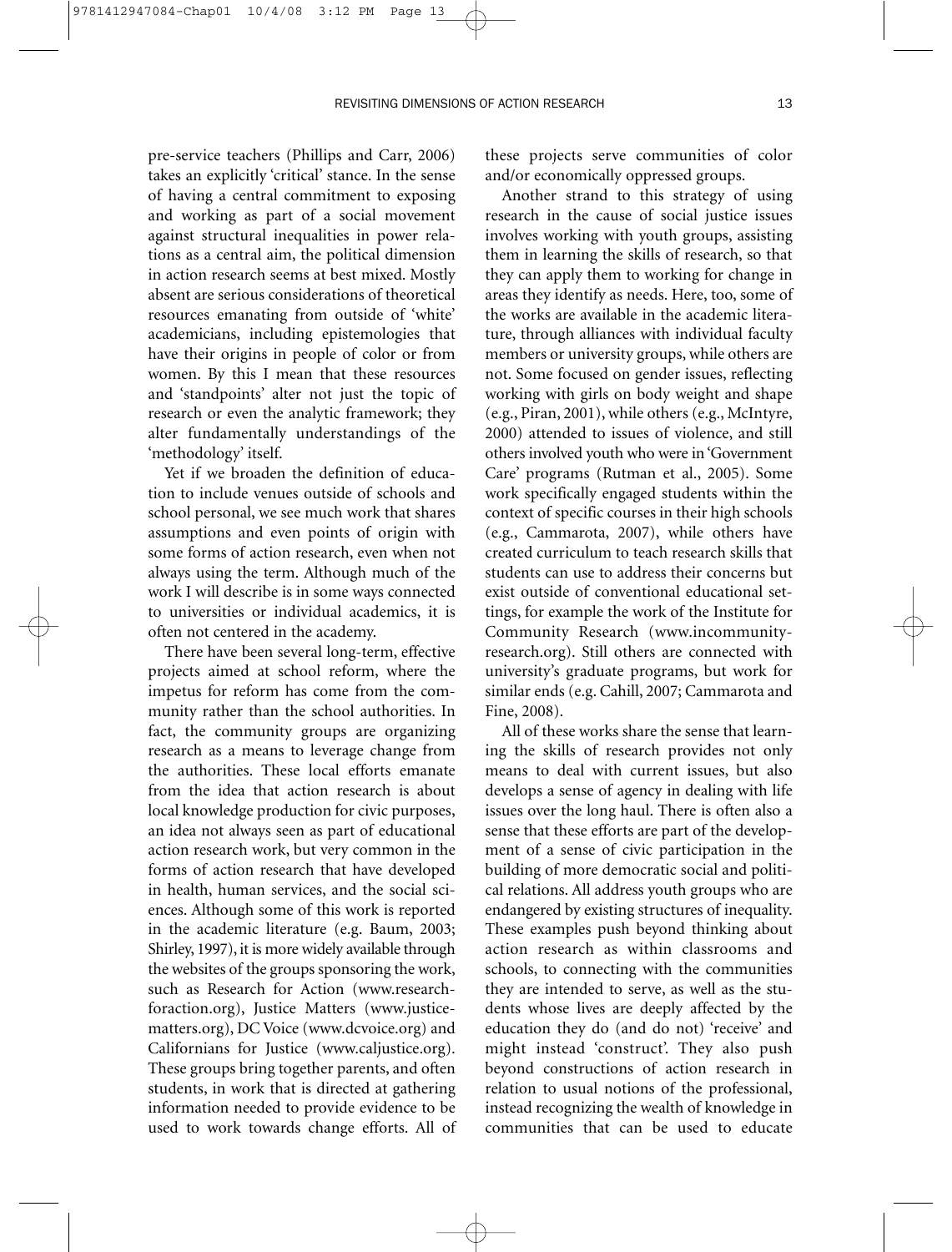young people. Collaboration, seen by many as central to action research methodologies, is not only within schools, but a process of both reaching out and allowing others in to work toward change. Finally, the projects show not only the power of popular knowledge production, but also the power of taking on the political dimension as a central aspect to action research efforts in educational work. Taken together, they show what Jean Anyon (2005) has called 'Radical Possibilities', ones which if fully articulated (as opposed to commodified and marketed) could contribute to a cohesive, and resistant social movement.

## UNDERSTANDING ACTION RESEARCH CONTEXTUALLY

The past decade has been one of substantive changes in educational policy in many locations in response to changing global economic conditions. These have had severe effects on the professional and personal dimensions of action research. Accountability processes, the role of the teacher in educational practice, as well as identity issues around teachers and students have been changing. Important among these has been the widespread influence of neo-liberal policies which have resulted in a culture of 'performativity' (Ball, 2003). One prominent example is the attempt to reduce the parameters of educational work to doing only that which results in gains in the narrow band of standardized achievement test, and the 'mapping' of curriculum and instructional strategies against that which is tested (Blackmore, 2007; Hursh, 2008).

The change in educational policy can be seen as an indication of a move toward a market discourse in which notions of education for the public good are reduced to a focus on individual and sub-group achievement. What students learn in schools is thereby positioned solely in terms of their preparation for a fluid and internationally competitive labour market, rather than in relation to some sense of their participation in building more socially and economically just global societies. Educational decisions seem to be increasingly based on goals of preparing students for a changing economy, rather than on debate over what might best be done 'in the public interest' (Ladson-Billings and Tate, 2006). The current professional context seems inconsistent with the remarkable growth in the breadth and depth of literature on action research described in this book.

Action research most often appears to be an inherently local activity – it derives its primary impulse from the needs of people in a locality (whether educators, community members, or students), and highlights the abilities of people within these contexts to use research to address local educational and social issues. Localities are always diverse in terms of 'race', gender, and social class, and a whole range of 'differences'. Those who seem to be absent physically are always present, nonetheless. This is more evident recently because of the interconnections of the global economy and culture. For example, gender issues may be hidden under local cultural norms, but are always a factor in human interactions. Regardless of whether 'difference' is the focus of local educational work, it is always an element of action research because diversity, rather than homogeneity, is the global norm (Rizvi, 1994). For example, even if there is scant attention to social class in a particular action research project, defined in terms of the huge gaps between the 'haves' and the ''have nots', local and global economics are influences on the issues addressed in the research.

The local intersects with both the professional and the personal dimensions. Action research is part of the process of constructing what it means to be an educator, and involves interconnections between the identities of the researcher and the researched. Some action research work directly addresses issues such as racial identity and how that works through school practices. There are examples of this in this Handbook and elsewhere (Peter Murrell, Chapter 34 this volume; Cahill and Collard, 2003). Most of the work around identity in action research is done within the framework of nation-states, rather than in relation to shifting global economies of the dispossessed.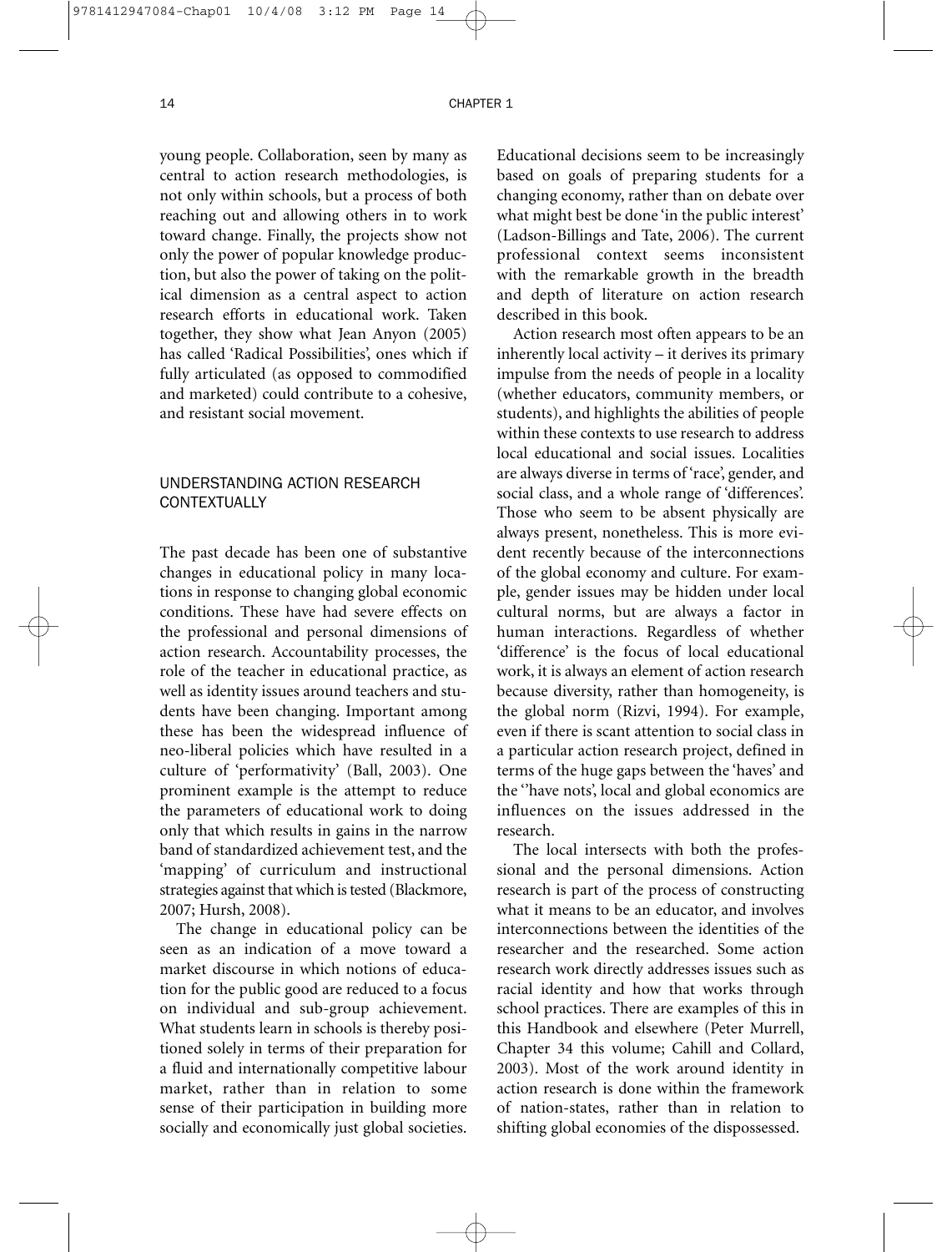By highlighting the overarching political dimension, action research can be better seen in its global context, one in which the production of local knowledge is viewed alongside the emergence of global knowledge economies. Professional knowledge and the processes of teaching and learning are transformed through action research, but they are also transformed through transnational policies driven by the growing emphasis on the knowledge industry. Professional knowledge is in a state of flux, along with the identities of those who are educators and those who are to be educated in the skills of 'life-long learning'. All of these changes are in relation to global shifts and 'flows' of people and discourses (Appadurai, 2006).

Given this context, it seemed appropriate to look at that literature for analyses that could juxtapose the 'local' nature of knowledge in action research within global issues. One useful work toward this end is Arjun Appadurai's (2006) argument for 'The right to research'. Appadurai defines research as 'a specialised name for a generalised capacity, the capacity to make disciplined inquiries into those things we need to know, but do not know yet' (p. 167). Historically, action research has provided a means by which those involved in education can investigate their practice in order to improve it. To many, it asserts research as 'systematic inquiry, made public' (Stenhouse, 1975). Both Appadurai and action research emphasize the capacity of those outside the academy to come to understand practices and their contexts, and to direct those understandings toward actions that will improve what Melanie Walker (Chapter 24 this volume) outlines as 'human flourishing'.

Appadurai emphasizes the global context: '... a world of rapid change, where markets, media, and migration have destabilised secure knowledge niches and have rapidly made it less possible for ordinary citizens to rely on knowledge drawn from traditional, customary or local sources' (pp. 167–8). He sees research as integrally connected not to the production of knowledge for the knowledge industry, but to what he calls 'the capacity to aspire': 'the social and cultural capacity to plan, hope, desire, and achieve socially valuable goals' (p. 176). Importantly, he also conceives of research as a 'right' and links it to citizenship. Speaking about work with youth in India, he argues '... that developing the capacity to document, to inquire, to analyze and to communicate results has a powerful effect on their capacity to speak up as active citizens on matters that are shaping their city and their world' (p. 175).

Remarkably resonant with the emerging youth-oriented action research reported on in this chapter and elsewhere in the Handbook (Thomson and Gunter, Chapter 33; Murrell Chapter 34, this volume), what Appadurai invokes has long been part of the participatory action research (PAR) tradition. Information, and the processes by which forms of knowledge are legitimated (its epistemology), have long been linked to social struggle. The project that he notes is directly related to works that this volume highlights (e.g. Brydon-Miller et al., Chapter 40). What the PAR tradition emphasizes is that the gathering of 'information' can be dangerous. Myles Horton was once arrested for 'coming here and getting information and teaching it' (Lewis, 2001: 357). The links between action research and learning to become active citizens are clear. What is not clear is whether the furthering of the skills of democratic engagement are prerequisites for education action research efforts, or outcomes (see Robinson and Soudien, Chapter 38 this volume).

It seems to me vital that those using the term action research (and indeed those who use other terms for similar ideas) are clear in their assumptions about the kinds of knowledge(s) they seek to enhance, the traditions they feel are part of their work, the ends towards which their research efforts are aimed, and the social movements with which they articulate. This may be especially important for those who don't see ideology and politics as embodied in their professional and personal agendas, but is equally true for those who highlight the political dimension. Action research, unproblematized in terms of its goals, can act to reinscribe existing practices rather than create new forms which focus on social justice. In this current context we need to look for ways to create convergences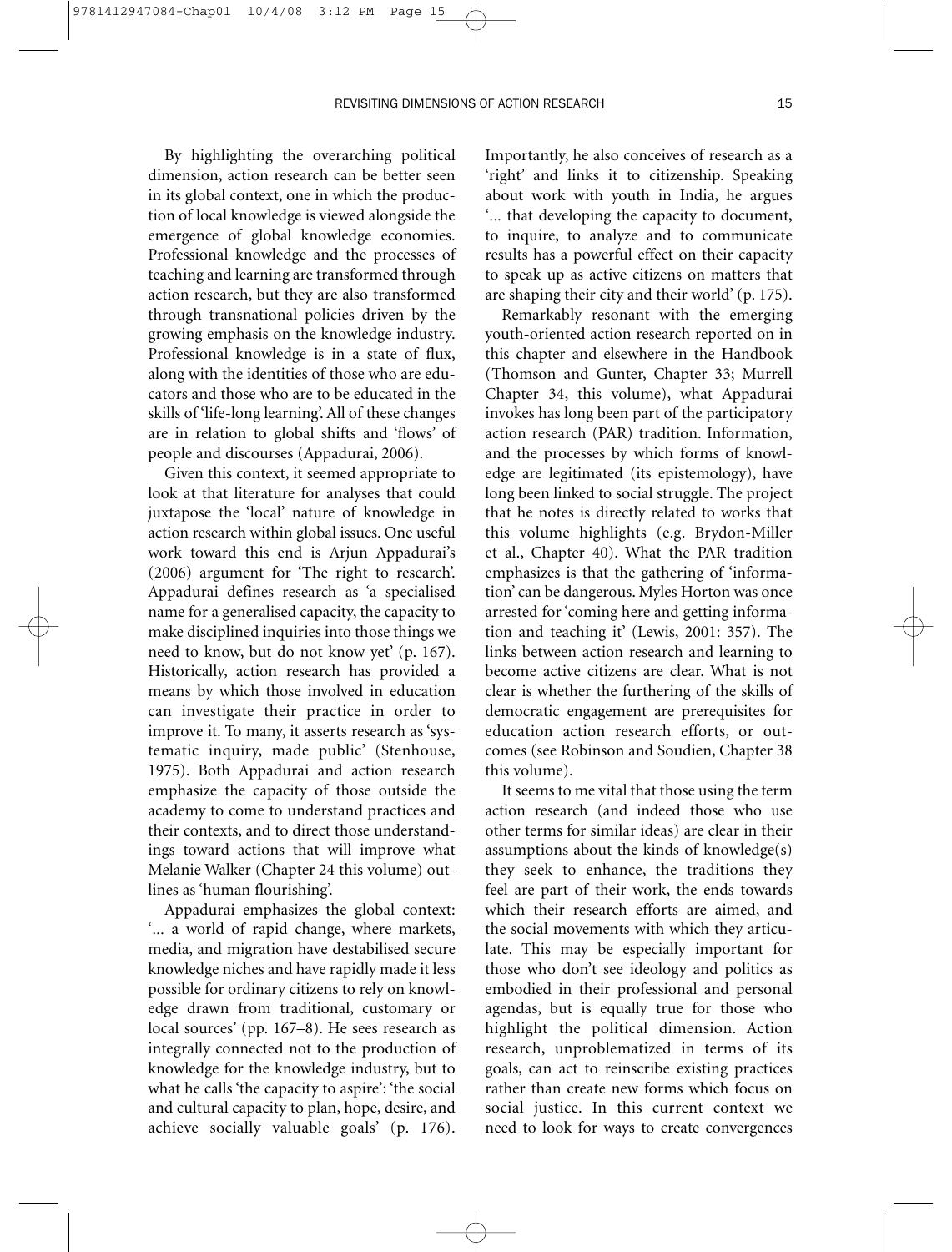(Fals Borda, 1992) in action research, rather than ways to legitimate it. When viewed as an accepted 'method' within the academy, the work is positioned as an iconoclastic commodity rather than something capable of sustained group work as part of a social movement.

In this chapter and in the overall book, we've worked to create an 'ecumenical' representation of action research, including research that not only highlights the different dimensions. It seems to me that rather than work solely within the academic norms of identifying, owning, and marketing the idea of action research, we need to be constantly looking for our 'fellow travellers', our allies, our comrades with whom we can form coalitions around our shared interests. Appadurai (2006) notes that 'Research-produced knowledge is everywhere, doing battle with other kinds of knowledge (produced by personal testimony, opinion, revelation, or rumor) and with other pieces of research-produced knowledge' (p. 12). That battle needs to keep in mind the importance of locally produced knowledge, often narrative in style, which frequently exists in forms not recognized in traditional forms of research. Folks outside and inside of the action research tradition need to look at what has been done and not 'reinvent' action research, but rather look for coalitions for new forms of knowledge that allow for challenges, as well as additions, to the knowledge economy.

The dimensional analysis of action research offers a way to understand and thereby use action research as a means not solely for knowledge generation (which as a form of research it entails), but for personal and professional development (for which as a form of learning it is used), and for contributions to social justice (which its articulation to social movements and social change demonstrates). Across its varied forms, action research is a set of commitments (a methodology, in Harding's (1987) sense of the term), rather than a set of techniques for research (a method). It also embodies various epistemologies, varied ways of establishing its knowledge claims. While the strategies for data collection and the ideas that guide data analysis (method and methodology) across the various forms of action research vary, they share an epistemology that sees knowledge as essentially connected to practice. As such, the dimensional analysis is also a way to get beyond definitional struggles toward thinking about action research as embodied in many forms and looking toward more just educational practice.

#### **REFERENCES**

- Altrichter, H. and Gstettner, P. (1993) 'Action research: A closed chapter in the history of German social science?' *Educational Action Research*, 1 (3): 329–60.
- Anyon, J. (2005) *Radical Possibilities: Public Policy, Urban Education, and a New Social Movement*. New York: Routledge.
- Appadurai, A. (2006) 'The right to research', *Globalizations, Societies and Education*, 4 (2): 167–77.
- Ball, S. (2003) 'The teacher's soul and the terrors of performativity', *Journal of Education Policy*, 18 (2): 215–28.
- Baum, H. (2003) *Community Action for School Reform*. Albany, NY: State University of New York Press.
- Blackmore, J. (2007) 'How is educational research "being framed"? Governmentality, the (ac)counting of, and expertise in, educational research', in B. Somekh and T. Schwandt (eds), *Knowledge Production: Research Work in Interesting Times*. London: Routledge, pp. 42–78.
- Bond, H.M. (1935, April) 'The curriculum and the Negro child', *Journal of Negro Education*, 4 (2), 159–68.
- Cahill, C. (2007) 'The personal is political: Developing new subjectivities through participatory action research', *Gender, Place, and Culture*, 14 (3), 267–92.
- Cahill, R. and Collard, G. (2003) 'Deadly ways to learn' ... a yarn about some learning we did together', *Comparative Education*, 39 (2): 211–19.
- Cammarota, J. (2007) 'A social justice approach to achievement: Guiding Latino/a students toward educational attainment with a challenging, socially relevant curriculum', *Equity & Excellence in Education*, 40, 87–96.
- Cammarota, J. and Fine, M. (eds) (2008) *Revolutionizing Education: Youth Participatory Action Research in Motion*. New York: Routledge.
- Caro-Bruce, C., Flessner, R., Klehr, M. and Zeichner, K. (eds) (2007) *Creating Equitable Classrooms*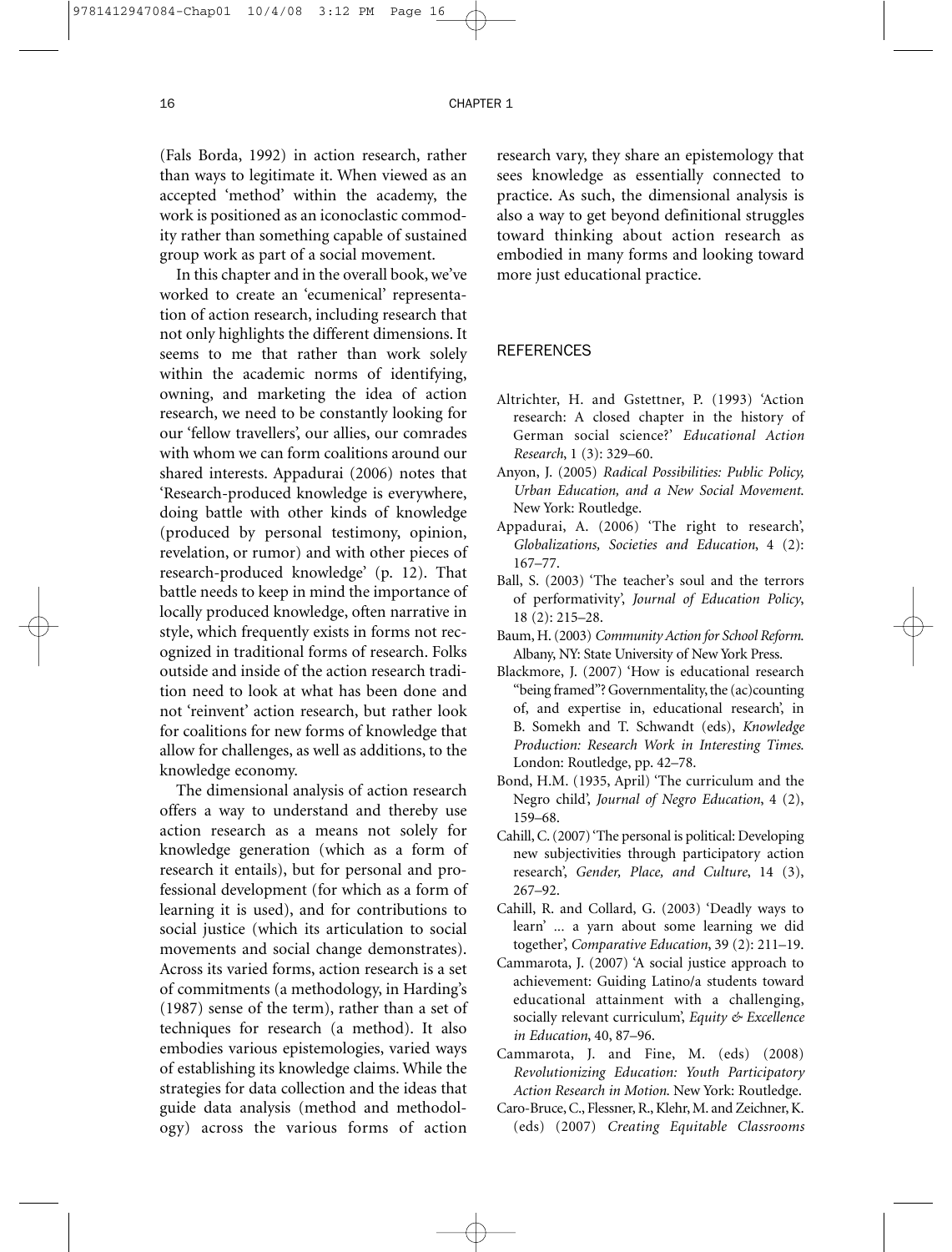*Through Action Research*. Thousand Oaks, CA: Corwin Press.

9781412947084-Chap01 10/4/08 3:12 PM Page 17

- Carr, W. and Kemmis, S. (1983) *Becoming Critical: Knowing Through Action Research*. Geelong: Deakin University Press.
- Counts, G.S. (1932/1978) *Dare the School Build a New Social Order?* Carbondale: Southern Illinois University Press.
- Dahlström, L. (2003) 'Critical practitioner inquiry and the struggle over the preferential right of interpretation in the South', *Educational Action Research*, 11 (3): 467–77.
- Dahlström, L. and Mannberg, J. (eds) (2006) *Critical Educational Visions and Practices – in Neo-liberal Times*. Global South Network. http:// alfa.ped.umu.se/projekt/globalsouthnetwork/
- Edelsky, C. (ed) (1999) *Making Justice our Project: Teachers Working Toward Critical Whole Language Practice*. Urbana, IL: National Council of Teachers of English.
- Fals Borda, O. (1992) 'Convergences in theory and in action for research, learning and management'. in C. Bruce and A. Russell, *Transforming Tomorrow Today: 2nd World Congress on Action Learning* Brisbane: ALARPM, pp. 11–18.
- Fecho, B. (2004) *'Is this English?': Race, Language, and Culture in the Classroom*. New York: Teachers College.
- Hanish, C. (1970/2001) 'The personal is political', in B.A. Crow (ed.) *Radical Feminism: A Documentary Reader.* New York: New York University Press. pp. 113–16.
- Harding, S. (1987) 'Introduction: Is there a feminist method?' in S. Harding (ed.), *Feminism and Methodology.* Bloomington: Indiana University Press, pp. 1–14.
- Hui, M. and Grossman, D.L. (eds) (2008) *Improving Teacher Education Through Action Research*. New York: Routledge.
- Hursh, D. (2008) *High-stakes Testing and the Decline of Teaching and Learning*. Lanham, MD: Rowman & Littlefield.
- Kemmis, S. and McTaggart, R. (1981) *The Action Research Planner*. Geelong: Deakin University Press.
- Ladson-Billings, G. and Tate, W.R. (eds) (2006) *Education Research in the Public Interest*. New York: Teachers College.
- Lewis, H. (2001) 'Participatory research and education for social change: Highlander research and education center', in P. Reason and H. Bradbury (eds), *Handbook of Action Research: Participative Inquiry and Practice*. London: Sage, pp. 356–62.
- Loughran, J. Hamilton, M. LaBoskey, V., and Russell, T. (2004) *International Handbook of Self-study of Teaching and Teacher Education Practices*. Dordrecht, The Netherlands: Kluwer Academic.
- Loughran, J. (2007) 'Researching teacher education: Responding to the challenges, demands, and expectations of self-study', *Journal of Teacher Education*, 58 (1): 12–20.
- McIntyre, A. (2000) 'Constructing meaning about violence, school, and community: Participatory action research with urban youth', *The Urban Review*, 32 (2): 123–54.
- McIntyre, A. (2002) 'Exploring whiteness and multicultural education with prospective teachers', *Curriculum Inquiry*, 32 (1): 31–49.
- McIntyre, A. (2003) 'Participatory action research and urban education: Reshaping the teacher preparation process', *Equity & Excellence in Education*, 36 (1): 28–39.
- McNiff, J. (1988) *Action Research*: *Principles and Practice*. London: Routledge.
- McNiff, J. and Whitehead, J. (2006) *All You Need to Know About Action Research*. London: Sage.
- Milner, R. (2007) 'Race, narrative inquiry, and selfstudy in curriculum and teacher education', *Education and Urban Society*, 39 (4): 584–689.
- Mitchell, C., Weber, S. and O'Reilly-Scanlon, K. (eds) (2005) *Just Who Do We Think We Are? Methodologies for Autobiography and Self-study in Teaching*. New York: RoutledgeFalmer.
- Noffke, S.E. (1997a) 'Professional, personal, and political dimensions of action research', in M.W. Apple (ed.), *Review of Research in Education*, 22: 305–43.
- Noffke, S.E. (1997b) 'Themes and tensions in US action research: Towards historical analysis', in S. Hollingsworth (ed.), *International Action Research: A Casebook for Educational Reform* London: Falmer Press, pp. 2–16.
- Obidah, J. and Teel, K.M. (2000) *Because of the Kids: Facing Racial and Cultural Differences in Schools*. New York: Teachers College.
- Park, P., Brydon-Miller, M., Hall, B. and Jackson, T. (eds) (1993) *Voices of Change: Participatory Research in the U.S. and Canada*. Westport, CN: Bergin & Garvey.
- Phillips, D.K. and Carr, K. (2006) *Becoming a Teacher Through Action Research*. New York: Routledge.
- Piran, N. (2001) 'Re-inhabiting the body from the inside out: Girls transform their social environment', in G. Tolman and M. Brydon-Miller (eds), *From Subjects to Subjectivities: A Handbook of Interpretive and Participatory Methods.* New York: New York University Press, pp. 218–38.